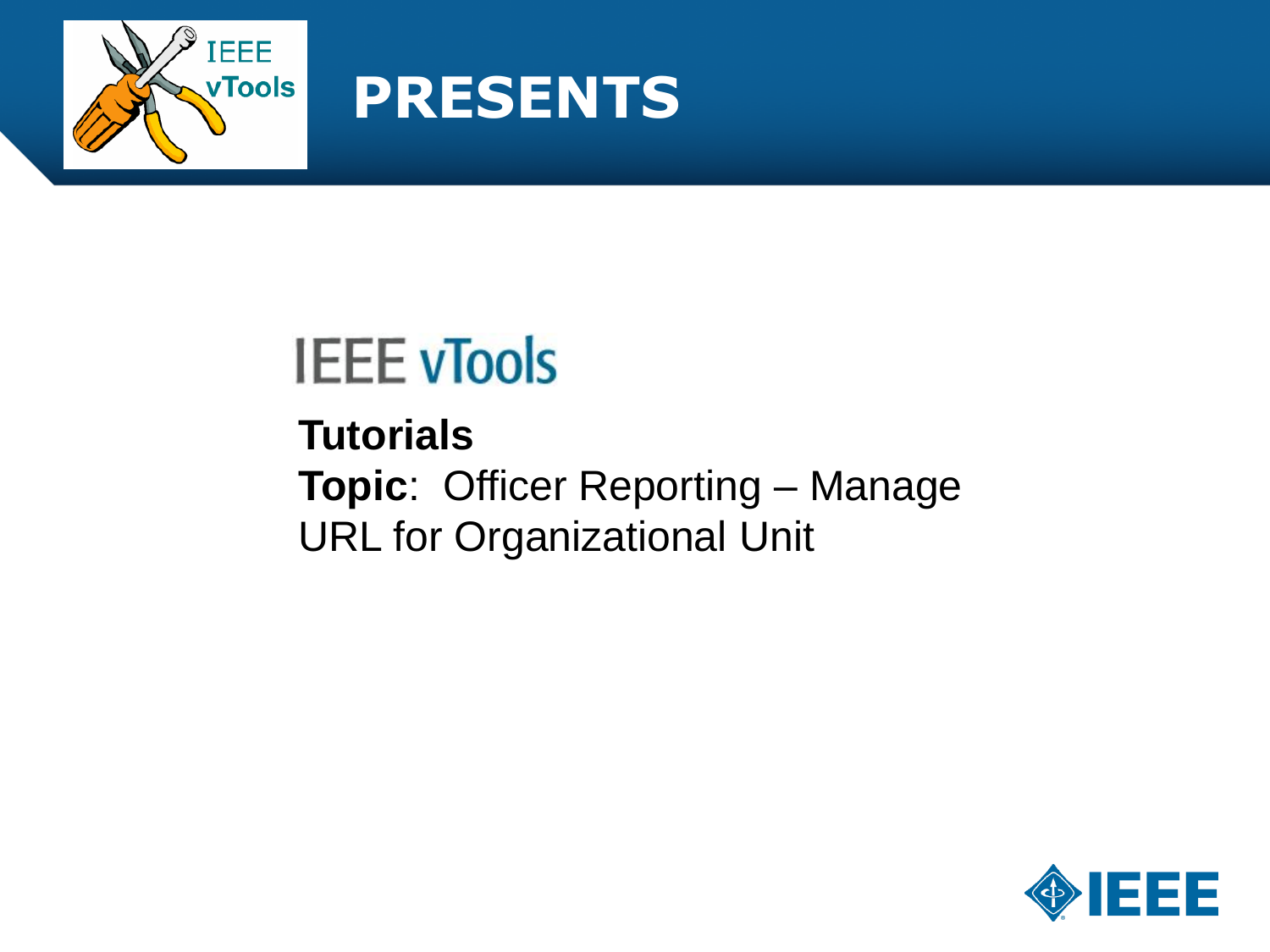#### **Table of Contents**

- Select Organizational Unit (OU) to manage
- $\blacktriangleright$ Manage URL for OU
- Update URL
- Confirm URL change

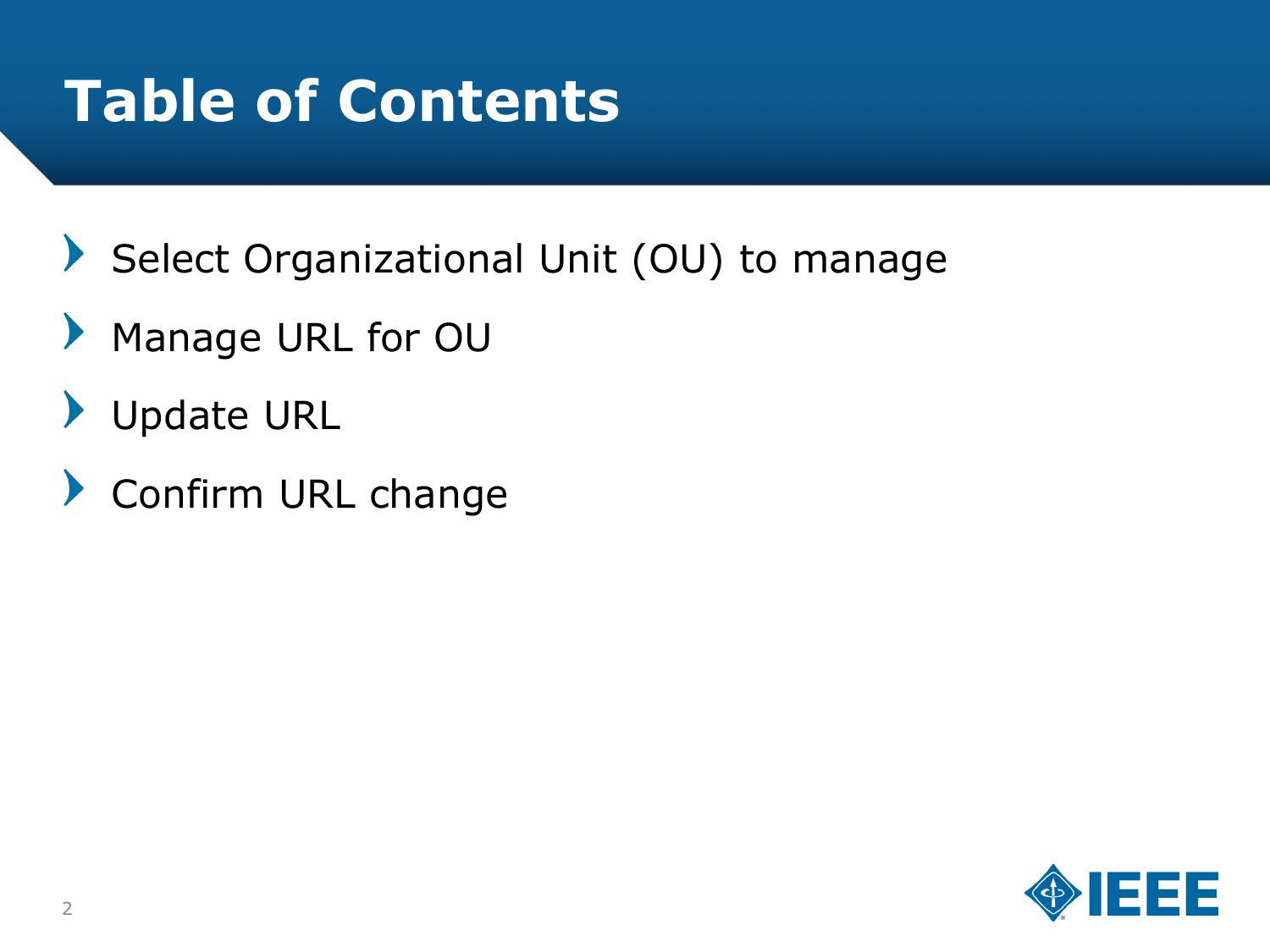### **Sign in**

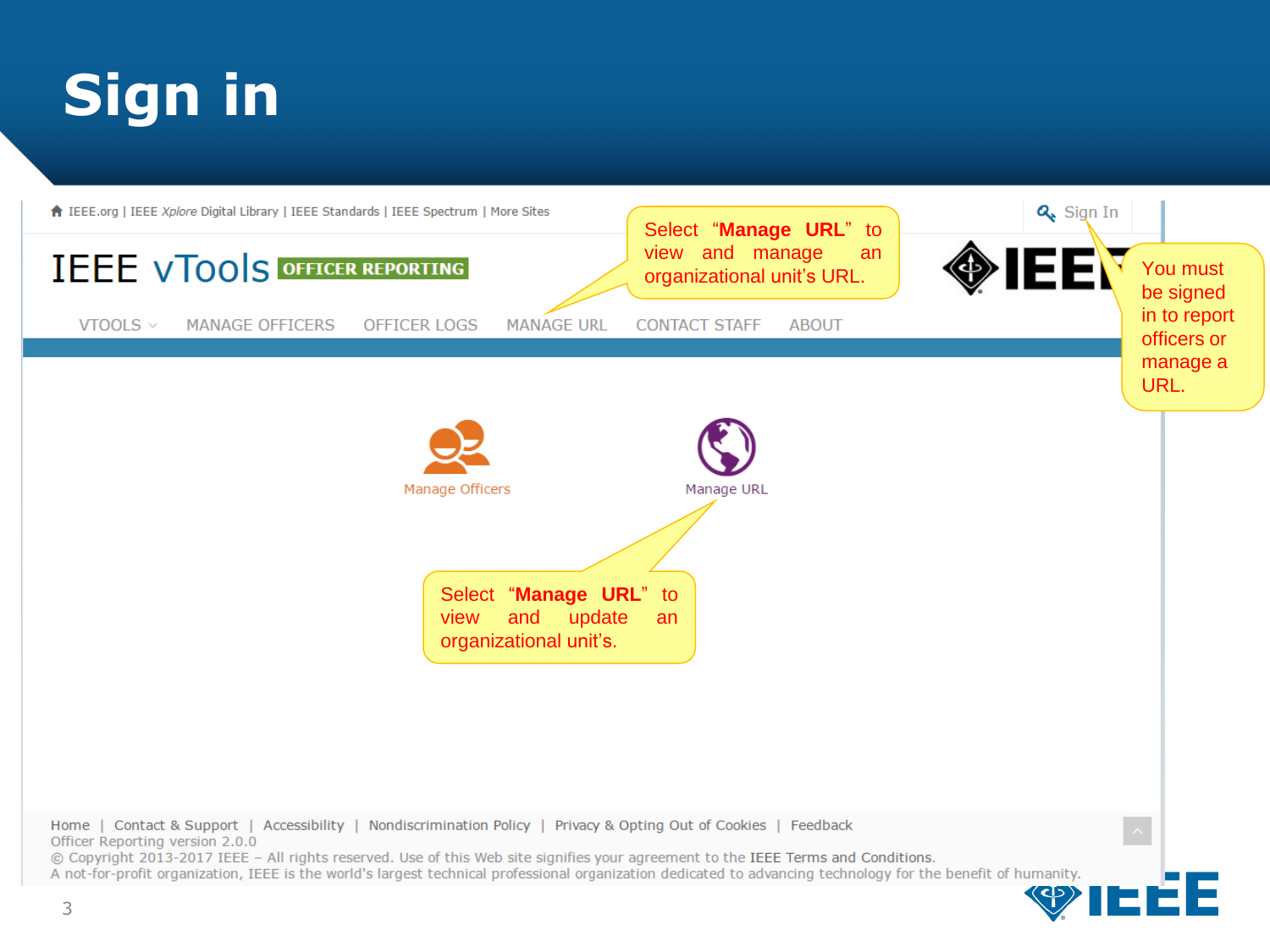#### **Select OU to manage**

↑ IEEE.org | IEEE Xplore Digital Library | IEEE Standards | IEEE Spectrum | More Sites



A list of matches will be shown.

IEEE

'Select Organizational Unit' to set the organizational unit to be used to retrieve the officer roster and

URL.

Q<sub>s</sub> Sign Out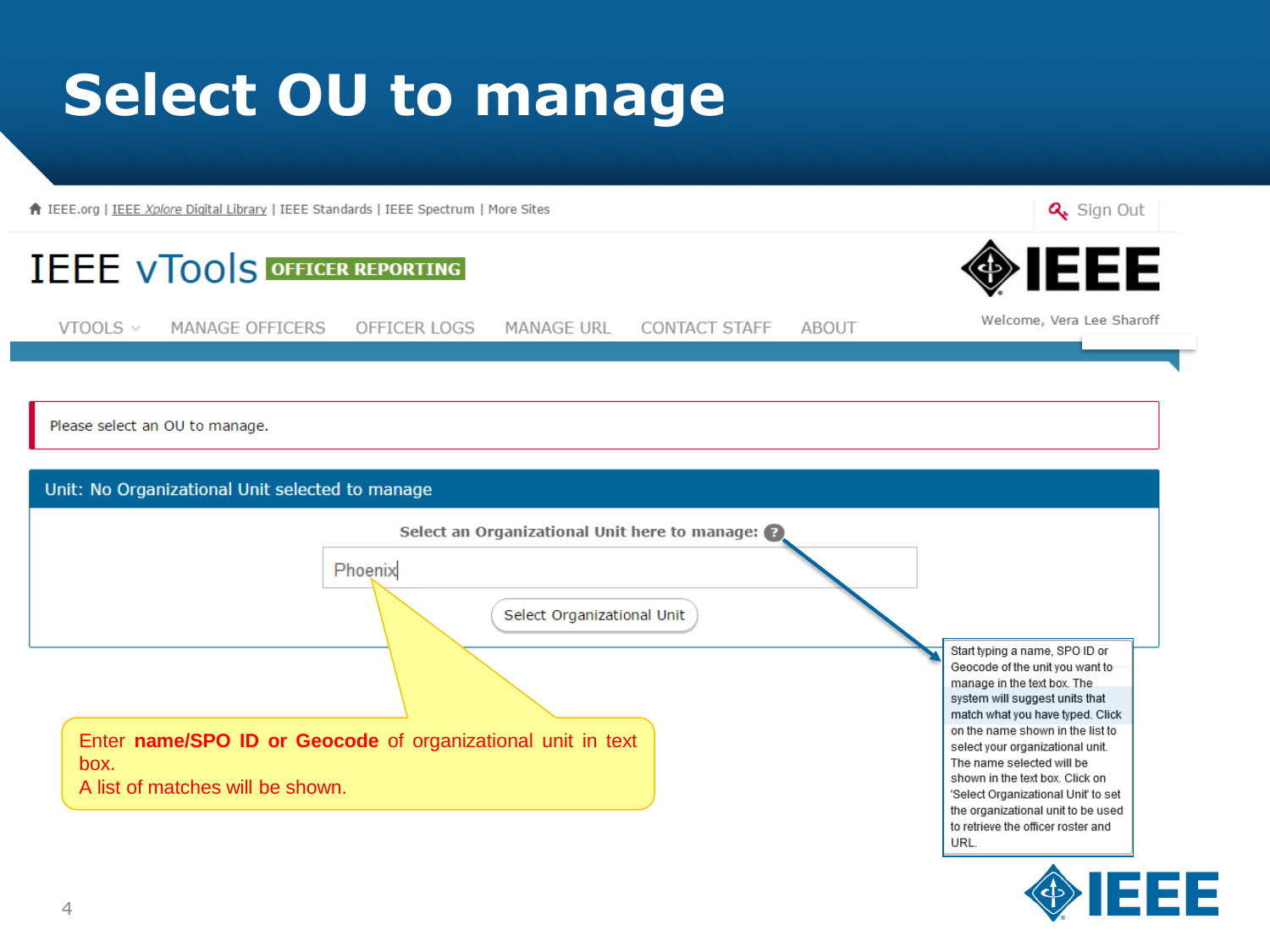#### **Select OU to manage – cont'd**

← IEEE.org | IEEE Xplore Digital Library | IEEE Standards | IEEE Spectrum | More Sites

Q<sub>s</sub> Sign Out



- CH06133 Phoenix Section Chapter, CPMT21 CH06188 - Phoenix Section Chapter, EMC27
- CH06222 Phoenix Section Chapter, E25
- CH06227 Phoenix Section Chapter, SSC37
- **Joint Chapters**
- CH06039 Phoenix Jt. Ch, AP03/ED15/MTT17/UFFC20/EMC27/PHO36
- CH06043 Phoenix Section Jt. Chapter, SP01/COM19 CH06289 - Fort Huachuca/Tucson/Phoenix Jt Chapter, R07
- **Sections**
- R60029 Phoenix Section
- **Student Branches** STB10821 - Devry University-Phoenix
- **Chudont Branch Chaptors**

**EEE** 

Click on name in list to select organizational unit to retrieve **officer roster**

and **URL**.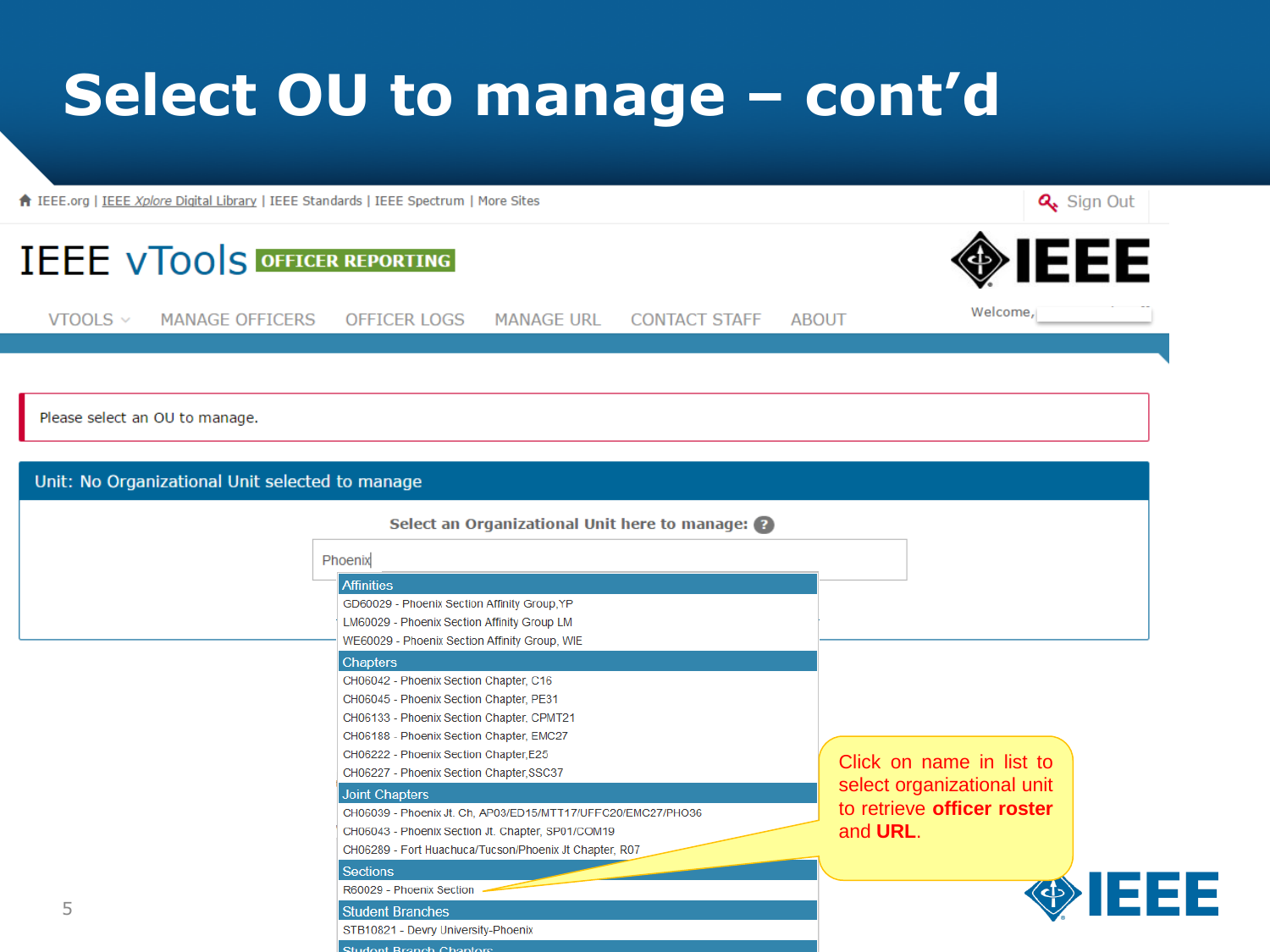### **Select OU to manage – cont'd**

↑ IEEE.org | IEEE Xplore Digital Library | IEEE Standards | IEEE Spectrum | More Sites

Q<sub>s</sub> Sign Out

|               | <b>IEEE VTOOLS OFFICER REPORTING</b>            |                          |                            |                                               |              | ◈IEEE    |
|---------------|-------------------------------------------------|--------------------------|----------------------------|-----------------------------------------------|--------------|----------|
| VTOOLS $\vee$ | MANAGE OFFICERS                                 | OFFICER LOGS             | <b>MANAGE URL</b>          | <b>CONTACT STAFF</b>                          | <b>ABOUT</b> | Welcome, |
|               |                                                 |                          |                            |                                               |              |          |
|               | Please select an OU to manage.                  |                          |                            |                                               |              |          |
|               | Unit: No Organizational Unit selected to manage |                          |                            |                                               |              |          |
|               |                                                 |                          |                            | Select an Organizational Unit here to manage: |              |          |
|               |                                                 | R60029 - Phoenix Section |                            |                                               |              |          |
|               |                                                 |                          |                            |                                               |              |          |
|               |                                                 |                          | Select Organizational Unit |                                               |              |          |

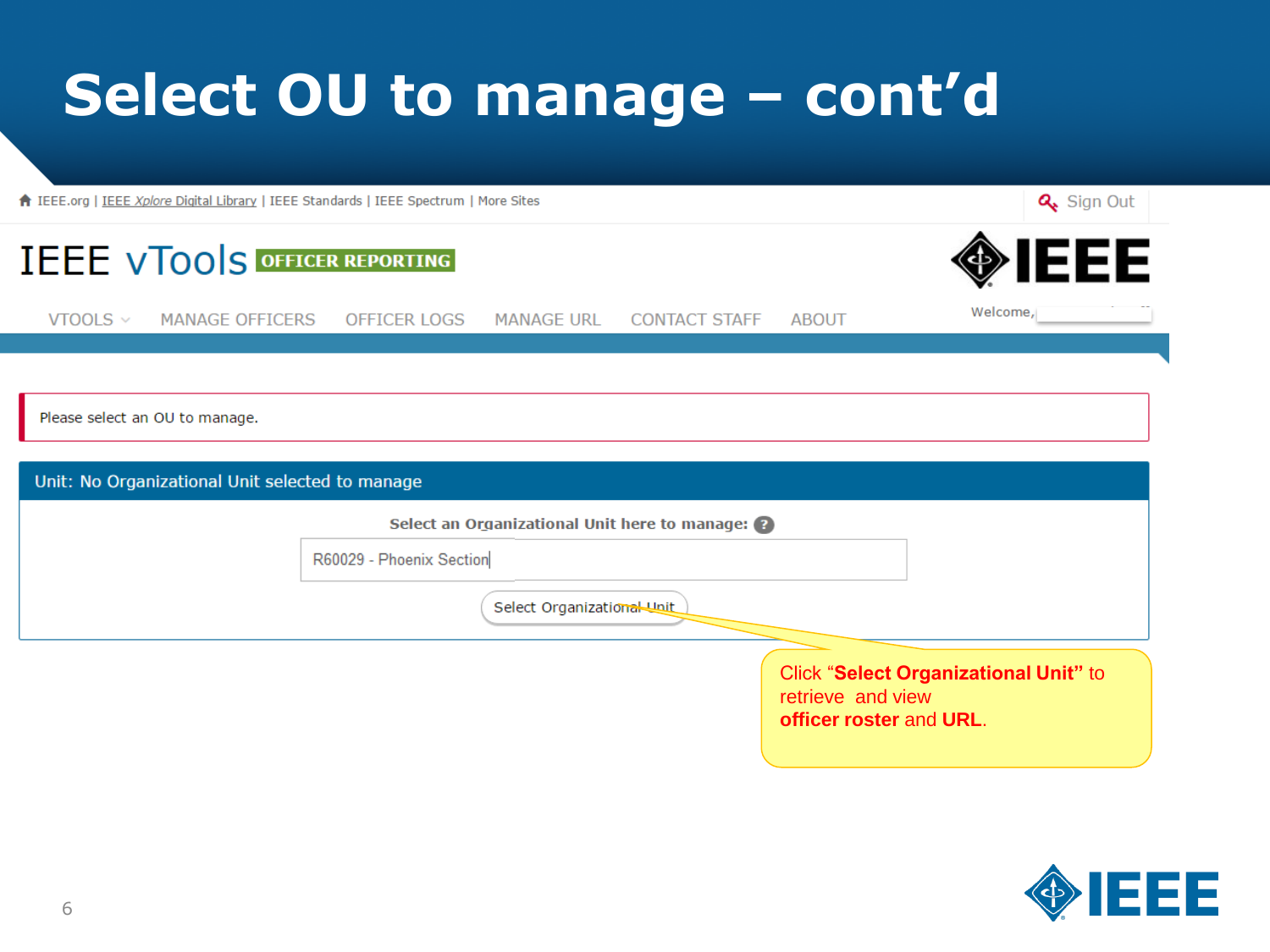## **Display Organizational Unit URL**

↑ IEEE.org | IEEE Xplore Digital Library | IEEE Standards | IEEE Spectrum | More Sites

| <b>IEEE VTOOLS OFFICER REPORTING</b>                                          |                                                                   |              | ◈IEEE                       |
|-------------------------------------------------------------------------------|-------------------------------------------------------------------|--------------|-----------------------------|
| <b>Manage URL</b> displays the organizational unit selected.<br>VTOOLS $\vee$ | <b>STAFF</b>                                                      | <b>ABOUT</b> | Welcome,                    |
|                                                                               |                                                                   |              |                             |
| Unit: Phoenix Section (R60029)                                                |                                                                   |              | Select another OU to manage |
| <b>SMANAGE URL</b>                                                            |                                                                   |              |                             |
| <b>Instructions</b>                                                           |                                                                   |              |                             |
| Please enter the new URL. Select https only if applicable.                    |                                                                   |              |                             |
|                                                                               | Click on "Select another OU to manage"<br>to change OU to manage. |              |                             |
| URL<br>http://<br>$\checkmark$                                                |                                                                   |              |                             |
| sites.ieee.org/phoenix/                                                       |                                                                   |              |                             |
| Submit                                                                        |                                                                   |              |                             |



Q<sub>s</sub> Sign Out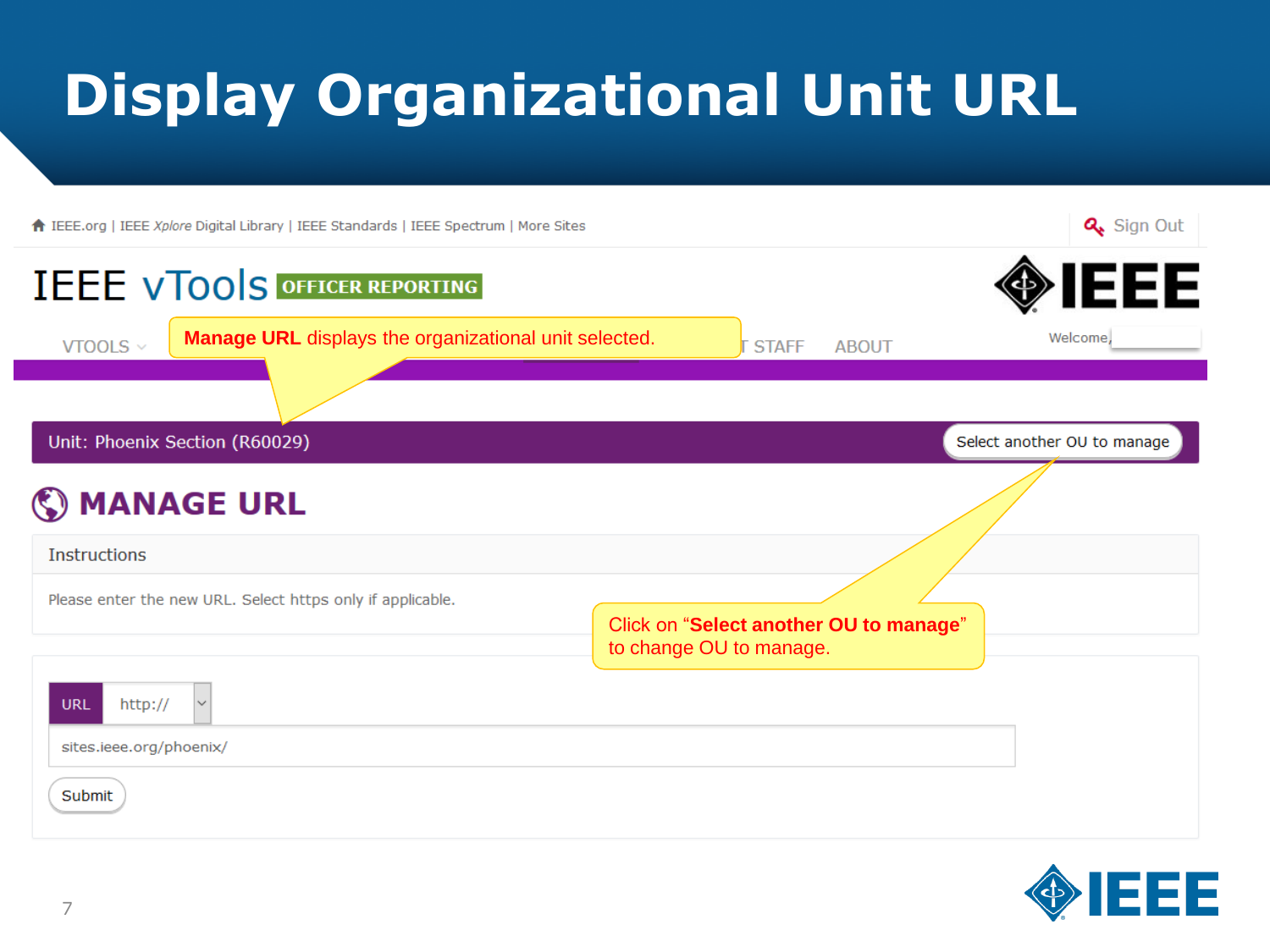### **Update URL**

**Manage URL –** allows you to update the organization unit's URL

#### Unit: Phoenix Section (R60029)

Select another OU to manage

#### **MANAGE URL**

| Instructions                                                           | Enter a new URL or change<br>the URL displayed. |          |  |  |  |
|------------------------------------------------------------------------|-------------------------------------------------|----------|--|--|--|
| Please enter the new URL. Select https only if applicable.             |                                                 |          |  |  |  |
|                                                                        |                                                 |          |  |  |  |
| http:// $ \mathbf{v} $<br><b>URL</b><br>sites.ieee.org/phoenix_section |                                                 | $\times$ |  |  |  |
| Submit                                                                 |                                                 |          |  |  |  |
|                                                                        |                                                 |          |  |  |  |
| Click on "Submit"<br>to validate                                       |                                                 |          |  |  |  |

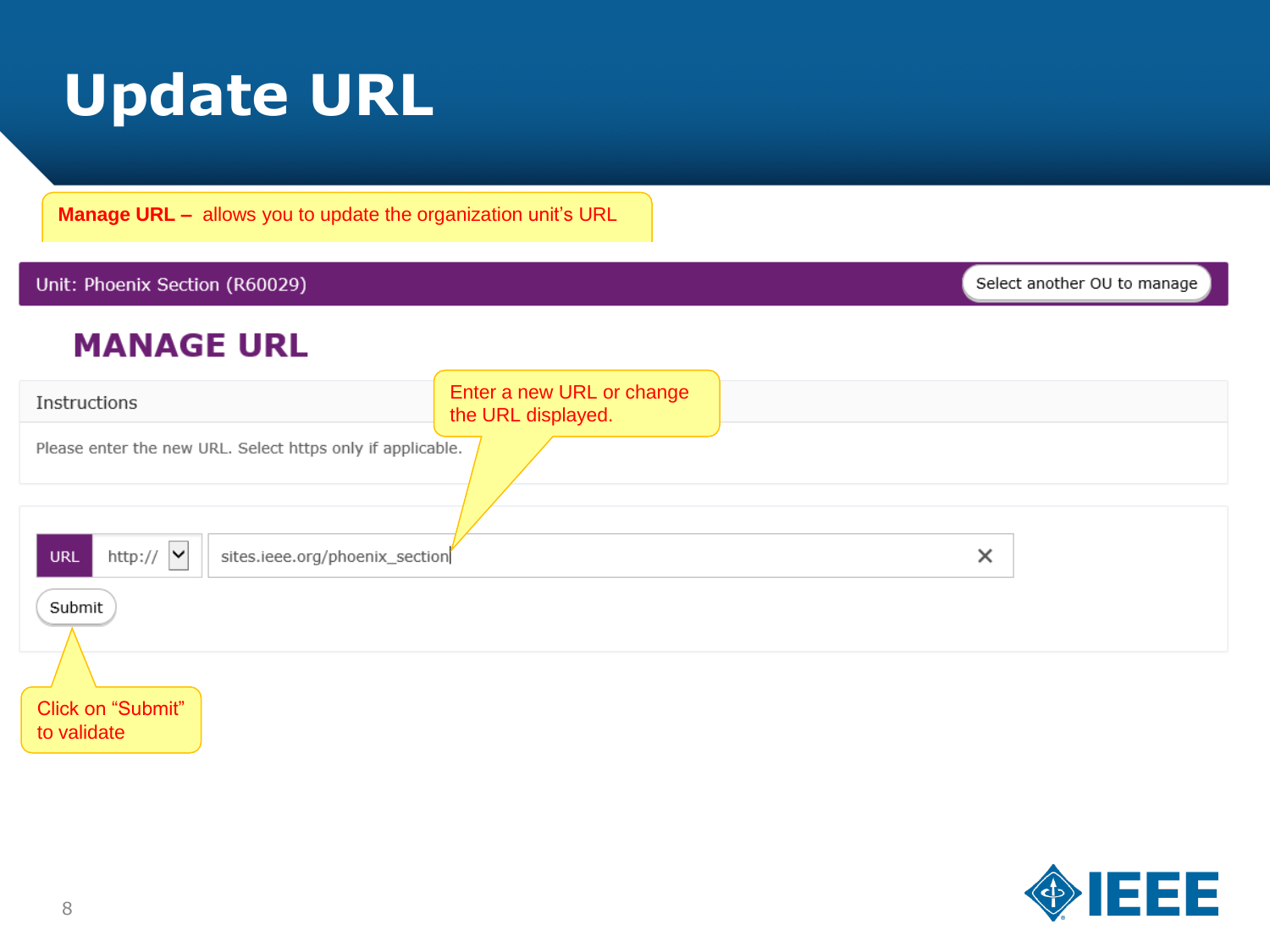### **Update URL – cont'd**

|                                                       | If you want to remove the URL, clear the text displayed.<br>The system will remove the URL for the selected organization<br>unit. |
|-------------------------------------------------------|-----------------------------------------------------------------------------------------------------------------------------------|
| Review URL Change                                     |                                                                                                                                   |
| Please review the change below and subpr              | ady. Your change will be applied immediately.                                                                                     |
| R60029 - Phoenix Section                              |                                                                                                                                   |
| <b>URL</b><br>[no value]                              |                                                                                                                                   |
| Cancel<br>Save                                        |                                                                                                                                   |
| This will remove the URL setting for the organization |                                                                                                                                   |

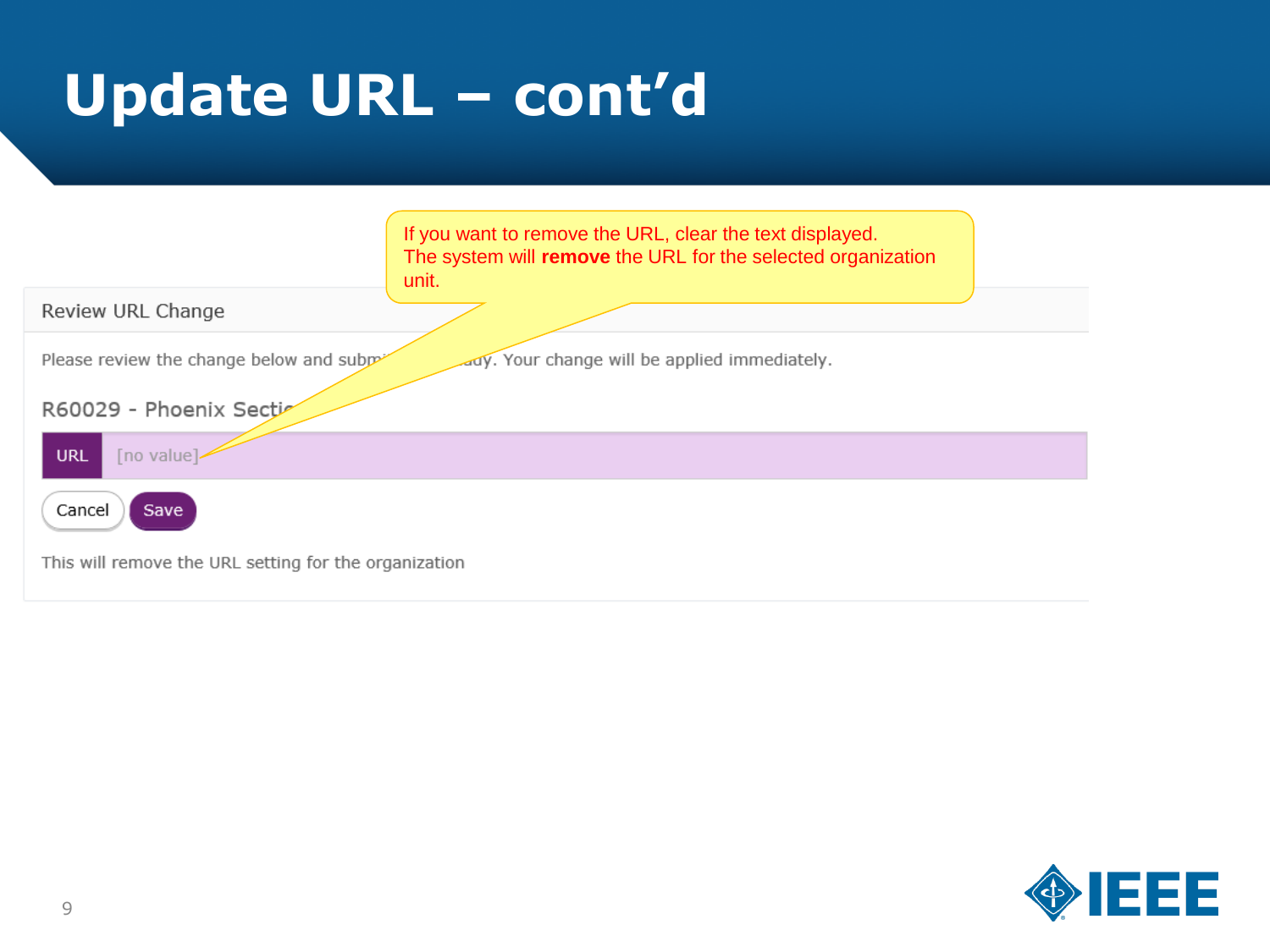### **Review URL Change**